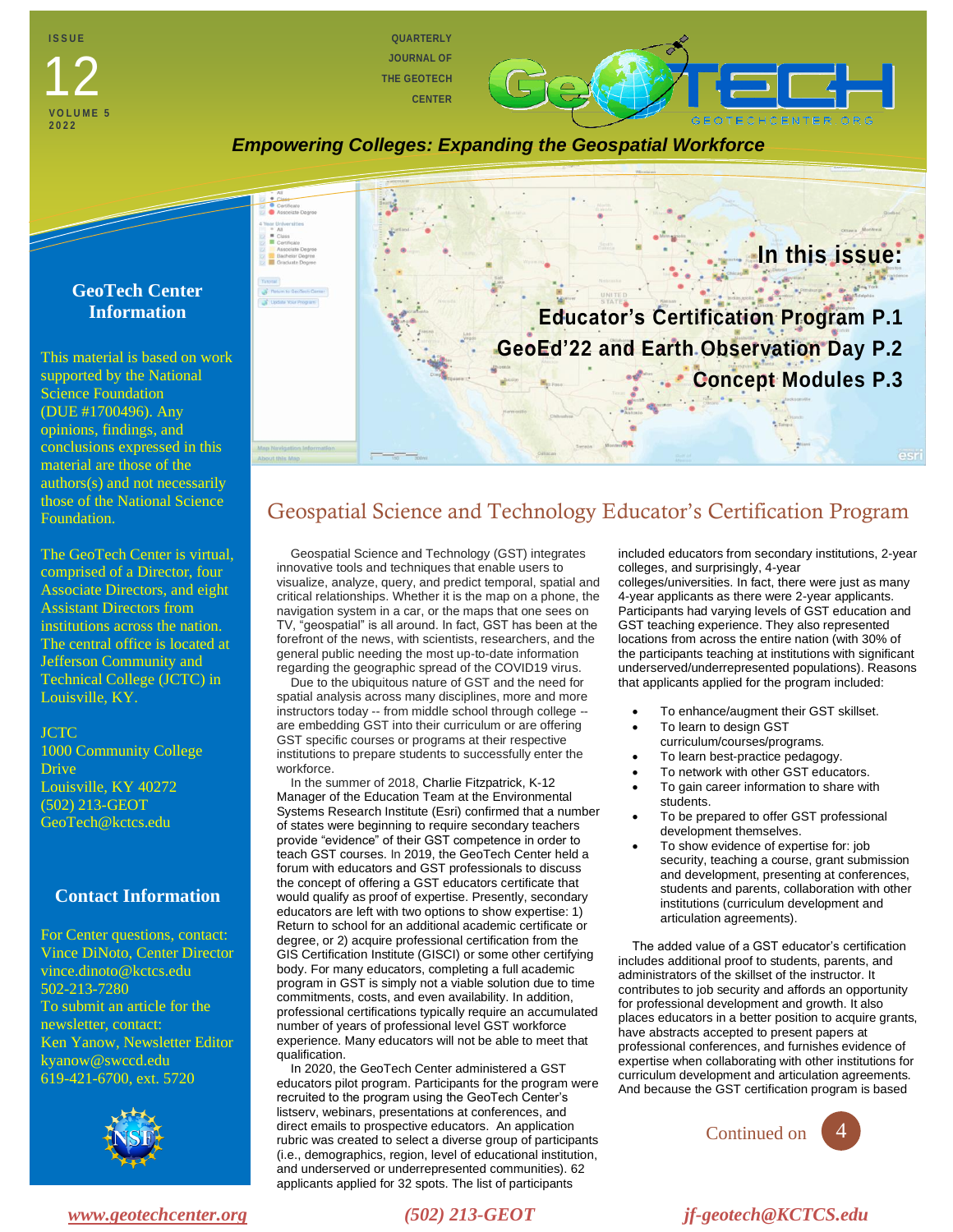## **GeoEd'22 and Earth Observation Day**

#### **GeoEd'22!**

The National Geospatial Technology Center of Excellence is pleased to announce that the **[GeoEd'22 conference](https://storymaps.arcgis.com/stories/6464aebcca924c25b5b01f85777feb6e)** will be held virtually on June 6 through 10. We have lots of exciting workshops and presentations to share with you! This year, the format is a bit different than previous years. We shortened up the days and we have only one presentation or workshop happening at each time slot instead of having concurrent sessions so that you do not miss a thing! We also have a number of presentations from YOU - the geospatial educator community! In addition to our exciting line-up of sessions, we will have a **Virtual Hallway** that you can visit to catch up with new and old geo-friends! The Virtual Hallway will be open Tuesday - Thursday and will open at 10:30am EST and close at 5:30pm EST.

Day 1 highlights include a Mapping Ukraine workshop and Mapping Mars workshop, Day 2 features inclusion, belonging, and diversity topics as well as advising topics, Day 3 features drone technology, Day 4 brings us pedagogy and program development topics, and Day 5 delivers two workshops on Python and Notebooks. There is something for everyone! In order to register for GeoEd'22, please visit[: https://arcg.is/0ijL4r.](https://arcg.is/0ijL4r) Registration to the event is free.

| Monday, June 6                                                       | Tuesday, June 7                                                                         | Wednesday, June 8                                                                                  | Thursday, June 9                                                                                                    | Friday, June 10                     |
|----------------------------------------------------------------------|-----------------------------------------------------------------------------------------|----------------------------------------------------------------------------------------------------|---------------------------------------------------------------------------------------------------------------------|-------------------------------------|
| <b>Mapping Ukraine</b><br>Workshop                                   | Keynote: Eva Reid                                                                       | Keynote: Turning the<br><b>Remote Sensing Data</b><br>Deluge into Actionable<br><b>Information</b> | GeoTech Center<br><b>Educator Awards</b>                                                                            | Introduction to Python<br>Workshop  |
| Setting Up Your<br>ArcGIS Home Page                                  | State of the GeoTech<br>Center                                                          | Gentle Intro to AI and<br>ML for Geospatial<br>Technology                                          | Use ArcGIS Online to<br>Create Culturally<br><b>Relevant Curriculum</b>                                             | <b>ArcGIS Notebooks</b><br>Workshop |
| Getting Started with the<br>Instant Apps Workshop                    | <b>Roller Coasters, Safety</b><br>Nets, and Professional<br><b>Networks</b>             | Introduction to<br>DroneDeploy for<br>Education                                                    | Geo Maker Institute:<br>Activating STEM and<br><b>GIS for Rural</b><br>Professional<br>Development                  |                                     |
| <b>Getting Started with</b><br><b>Arcade Expressions</b><br>Workshop | <b>Ethnically Diverse</b><br>Geospatial<br>Engagement (EDGE)                            | Drones and Mapping<br>for STEM: a Match<br>Made in Heaven                                          | What can the Urban<br>and Regional<br><b>Information Systems</b><br>Association (URISA)<br>do for you?              |                                     |
| <b>Mapping Mars</b><br>Workshop                                      | Strategies for<br><b>Cultivating Successful</b><br>Virtual Internships in<br><b>GIS</b> | New and Free<br>Introduction to GIS<br>Textbook                                                    | Bringing GIS to K-12<br>Education: GIS<br><b>Industry Based</b><br>Certifications to High<br><b>School Students</b> |                                     |
|                                                                      | An Honor Society for<br>Geospatial Tech<br><b>Students</b>                              | Introducing the Latest<br>Resources for<br><b>Teaching Modern</b><br>Imagery and Remote<br>Sensing | Visualization and<br><b>Mapping Enrollment</b><br>and Equity Gaps in<br><b>Community Colleges</b>                   |                                     |
|                                                                      | The Development of a<br><b>Faculty GeoAcademy</b>                                       | O*NET Updates                                                                                      | <b>Funding Opportunities</b><br>and Updates on ATE<br>from NSF                                                      |                                     |
|                                                                      | Speed Networking!                                                                       | Geospatial Trivia Night!                                                                           | Resources to Help<br><b>Educators Start or</b><br><b>Improve Geospatial</b><br>Programs                             |                                     |
|                                                                      |                                                                                         |                                                                                                    | The 2022 Update to<br>the US DOL Geospatial<br>Technology<br>Competency Model<br>(GTCM)                             |                                     |
|                                                                      |                                                                                         |                                                                                                    | Mappy Hour Social<br>Time!                                                                                          |                                     |

#### **Quick Peek at the Schedule (Subject to Change)**

#### **Earth Observation Day**

Wednesday, April 20 from 11am-5pm [-https://arcg.is/DPbqq](https://arcg.is/DPbqq) - Earth Observation Day will feature six speakers discussing how remote sensing technology and data can be used to examine environmental issues. We are especially excited to have Dr. Dennis Liu from the E.O. Wilson Biodiversity Project speaking about the Half-Earth Project (11am ET) and Dr. Fred Calef from the NASA Jet Propulsion Lab speaking about Mapping Mars with Rovers (3pm ET).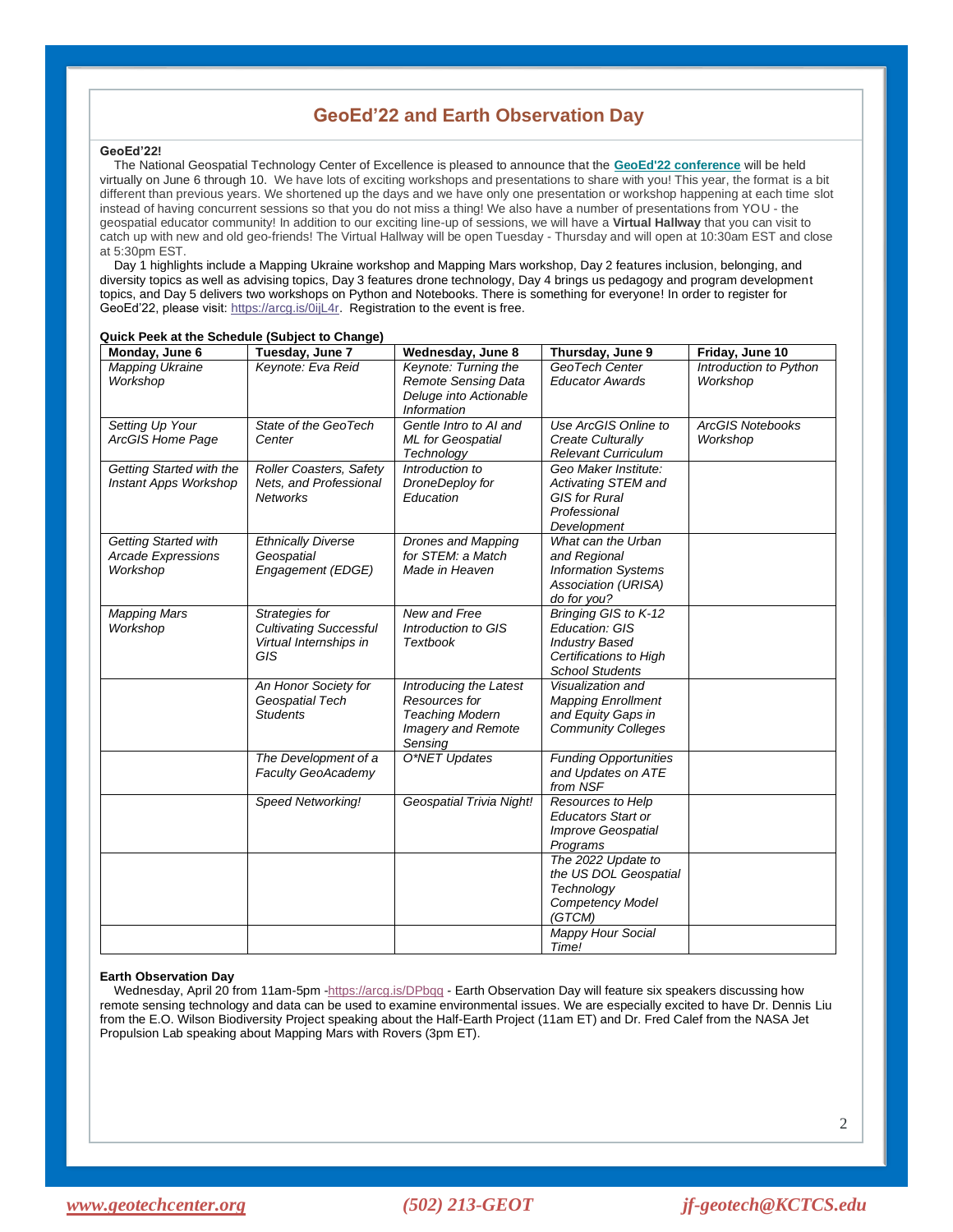# Concept Modules (and Demo Videos)



Processing Drone Images with Ground Control Points EPISODE 3





With most programs moving to online instruction, the GeoTech Center wants you to know about resources that can be used as part of your courses. Students can freely access Concept Modules that review basic concepts from the GeoTech Center website and YouTube Channel. The modules are short (less than 20 minutes) and focus on concepts that students need to know yet are complex enough to need a refresher. Topics include:

- 1. Map Projections
- 2. Datums
- 3. Statistics (part 1 and 2)
- 4. Color
- 5. Metadata
- 6. Programming (part 1 and 2)
- 7. Scale
- 8. Topology
- 9. US Census
- 10. Attribute Relationships
- 11. Data Management
- 12. Remote Sensing Resolution
- 13. Remote Sensing Overview
- 14. Data Visualization (MAUP)

Demo videos are short demonstration videos designed to show students and educators how to perform a particular task in a step-by-step

#### **Remote Sensing Imagery Resolution Concept Module**

ospatial Technology etency Model (GTCM) scutting Geo **Abilities** as **id Kno** te Sensing a



**Expanding the**<br>Geospatial Workforce

manner. The topics covered by the demonstration videos include managing geospatial data in ArcGIS Pro, collecting field data using real-time kinematic GPS, and implementing high accuracy workflows in drone data processing. To suggest topics for future demonstration videos, please contact the GeoTech Center team.

See the full list and links to these modules and Demonstration Videos on the GeoTech Center website at:

[http://www.geotechcenter.org/concept-modules](http://www.geotechcenter.org/concept-modules-and-demonstration-videos8203.html)[and-demonstration-videos8203.html](http://www.geotechcenter.org/concept-modules-and-demonstration-videos8203.html)